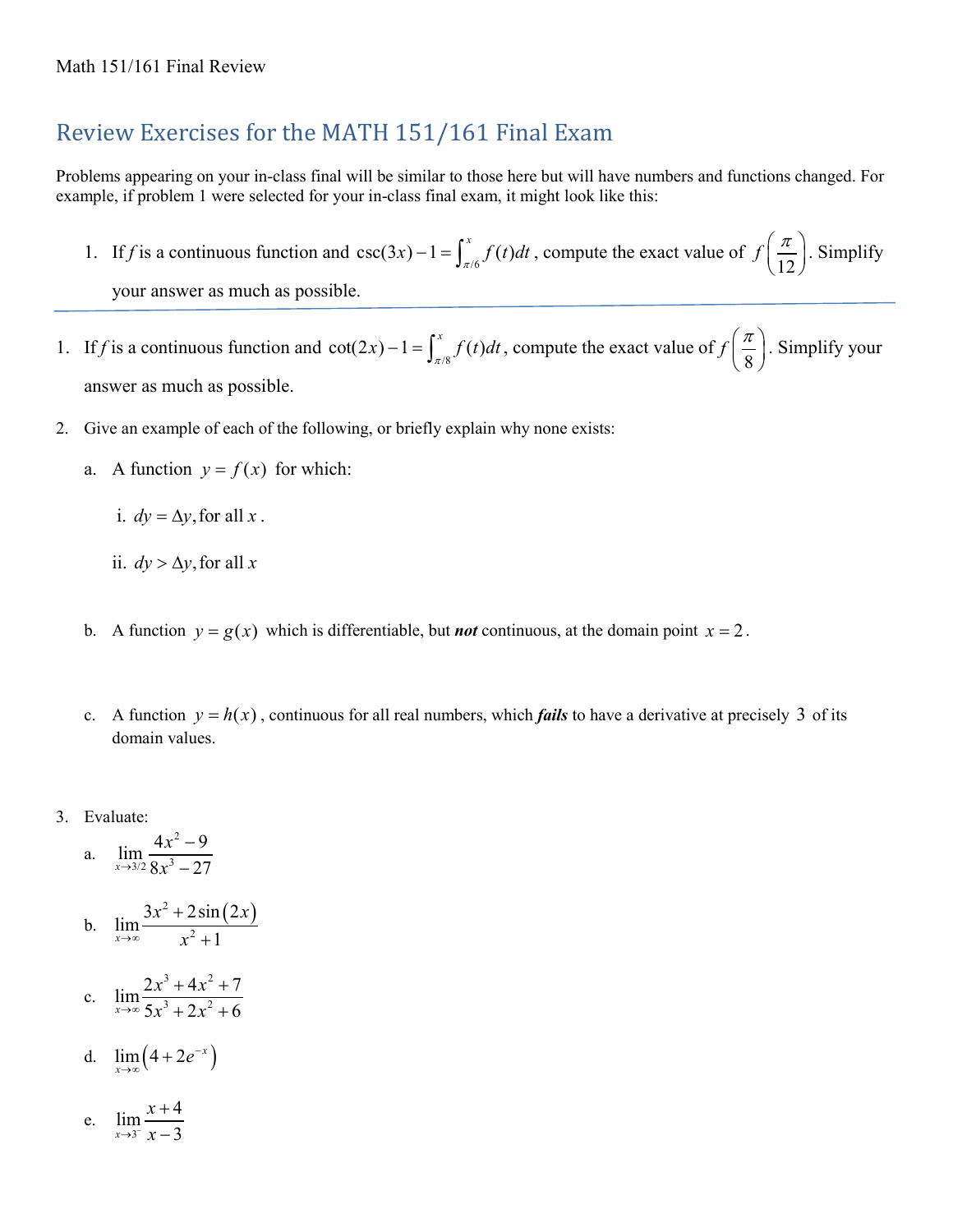- f.  $x \rightarrow \left(-\frac{\pi}{2}\right)^{+}$  $\lim$   $\tan(x)$
- g.  $\lim_{x\to\infty}$  Arctan(*x*)
- h.  $\lim_{x\to 0} \frac{3^x + 3^{-x} 2}{1 \cos(2x)}$  $1 - \cos(2x)$  $x + 2^{-x}$  $\lim_{x\to 0} 1 - \cos(2x)$ − →  $+3^{-x}-$ −
- i.  $\lim |1$ *bx x a*  $\lim_{x \to \infty} \left(1 + \frac{a}{x}\right)$
- j.  $\lim \frac{\sqrt{4x+1}}{2}$  $x \rightarrow \infty$   $\sqrt{x+1}$ *x* →∞ *x* + +
- k. Let 2  $S(x) = \int_0^x \sin\left(\frac{\pi t^2}{2}\right) dt$ , which arises in the study of the diffraction of light waves. Evaluate  $\lim_{x\to 0} \frac{S(x)}{x^3}$  $\lim_{x\to 0} \frac{\partial^2 (x)}{x^3}.$
- 4. Find  $\frac{dy}{dx}$  $\frac{dy}{dx}$  for each of the following: a.  $x^4 + e^{xy} - y^2 = 20$ 
	- b.  $y = (4x^2 7)^{2+\sqrt{x^2-5}}$
	- c.  $y = \sin^2(3x) \cdot \cos(3x^3 + 5)$
	- d.  $y = \sin(t)$ ,  $x = t^2 + 1$ . (Leave answer in terms of *t*.)

e. 
$$
y = \int_{x^2}^{x^3} \sqrt{1 + t^2} dt
$$

5. An offshore oil well is located in the ocean at a point W, which is 5 mi from the closest shore point A on a straight shoreline. The oil is to be piped to a shore point B that is 8 mi from A by piping it on a straight line under water from W to some shore point P between A and B and then on to B via a pipe along the shoreline. If the cost of laying pipe is \$100,000 per mile under water and \$75,000 per mile over land, where should the point P be located to minimize the cost of laying the pipe?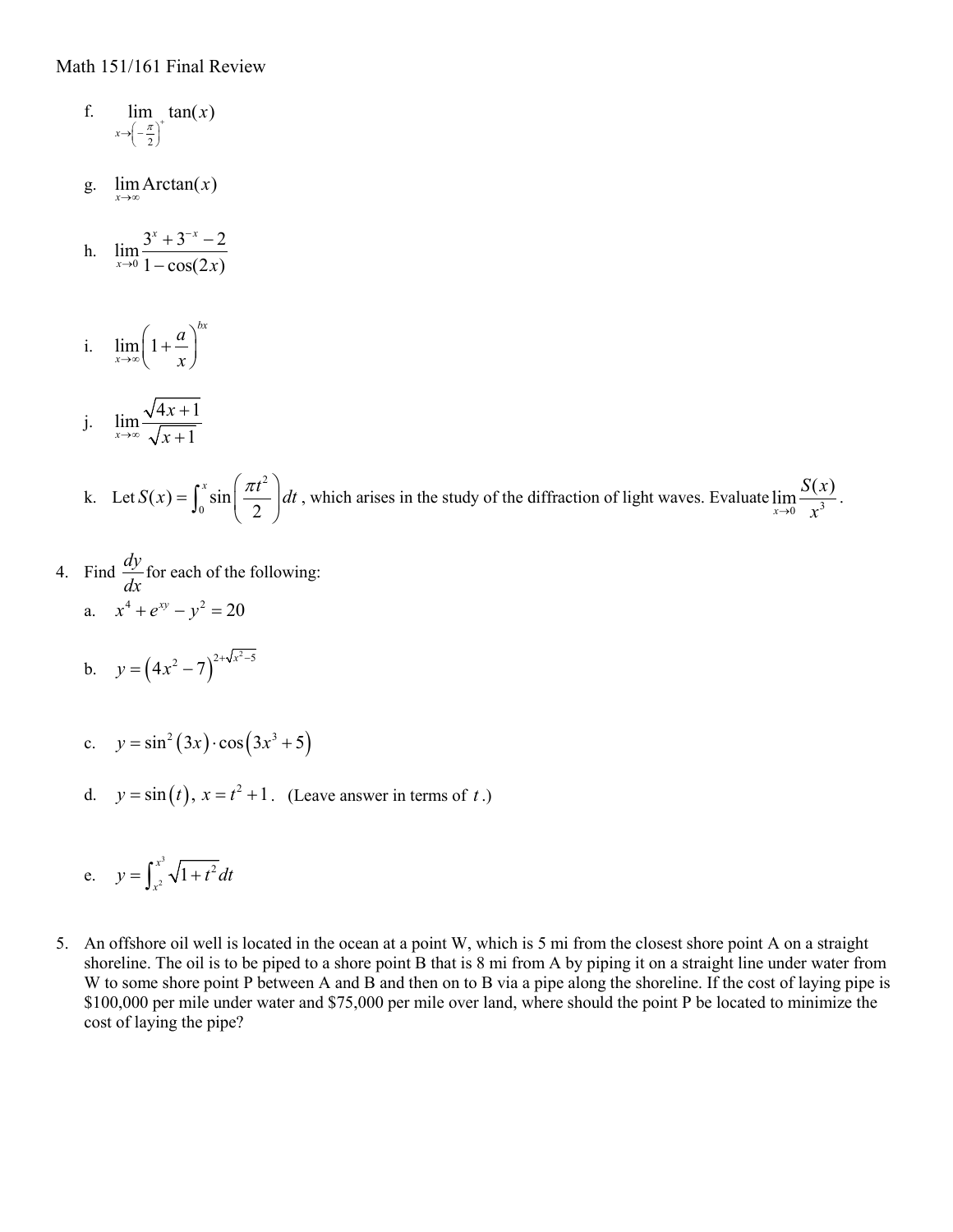

6. a. Find both *y'* and *y''* in terms of *x* and *y* only from the equation  $y^2 + xy = 3$ .

b. Evaluate *y*′and *y*′′when *x* = 2 and *y* = 1. *y*′= \_\_\_\_\_\_\_\_\_\_\_\_; *y*′′= \_\_\_\_\_\_\_\_\_\_\_\_

7. Given the areas as shown for the graph of the continuous function  $y = g(x)$ , evaluate each of the following integrals.



- a.  $\int_0^4 5|g(2x)|dx$
- b.  $\int_{1/2}^{1} x g (4x^2 1) dx$
- c.  $\int_{0}^{\pi/4} \frac{g(3\cos(2x))}{x^2}$  $\boldsymbol{0}$  $3\cos(2x)$  $csc(2x)$  $\frac{g(3\cos(2x))}{g(x)}dx$ *x*  $\int_0^{\pi}$
- d.  $\int_{\pi/18}^{\pi/6} \csc(3x) g(3\csc(3x)) \cot(3x) dx$

e. 
$$
\int_{\frac{1}{2}\ln 6}^{\frac{1}{2}\ln 8} g(e^{2x}) e^{2x} dx
$$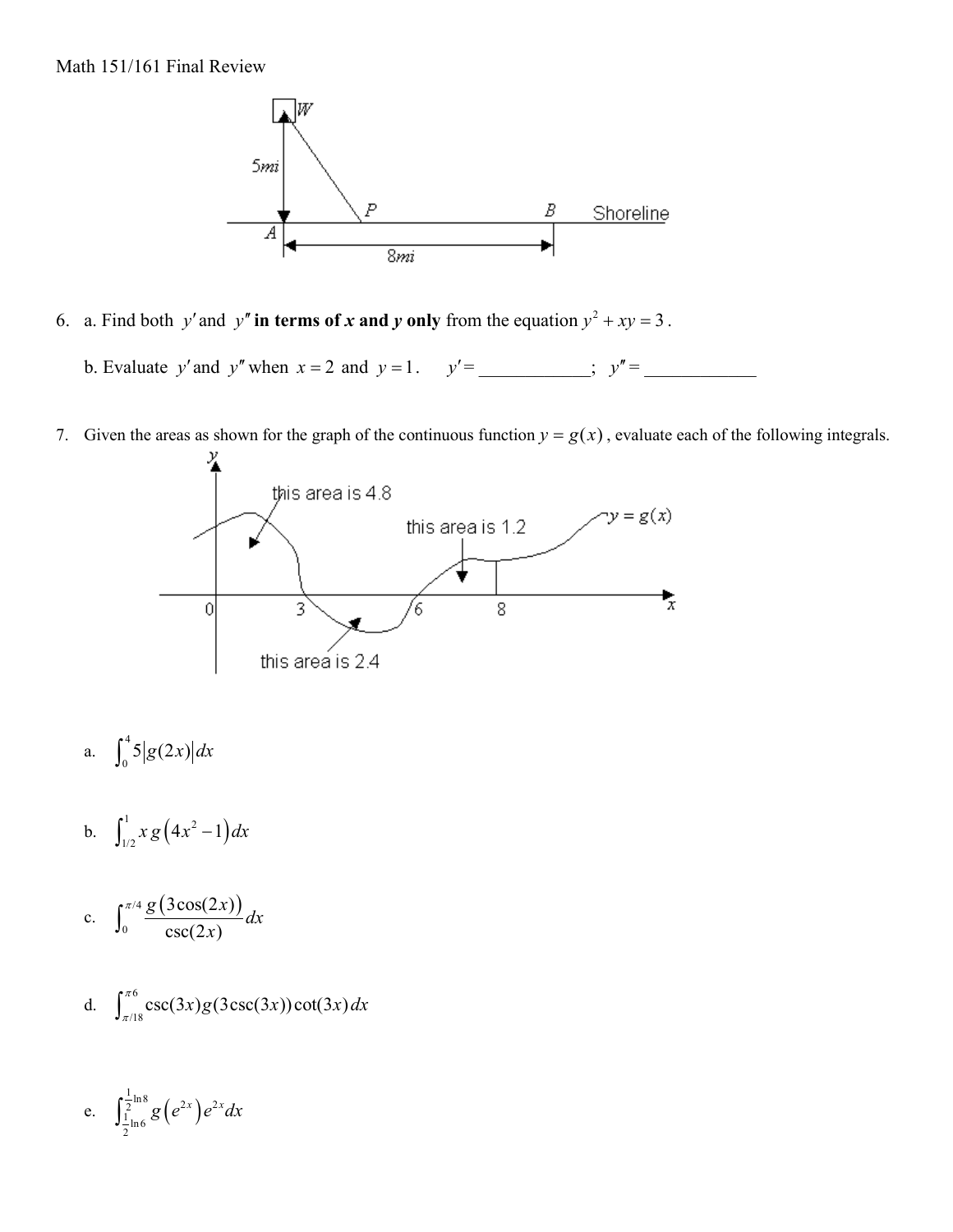8.

- a. State the mean value theorem for a function on a closed interval  $a \le x \le b$  and illustrate with a simple sketch.
- b. Given  $f(x) = 2x^{2/3}, a = -1$ , and  $b = 1$ , show that there is no number *c* between *a* and *b* satisfying the conclusion of the mean value theorem.
- c. Explain why the mean value theorem does not apply to the function given in part b.
- 9. Suppose that  $f(x)$  and  $g(x)$  are differentiable functions for  $a \le x \le b$  such that  $f'(x) = g'(x)$  for every x in the open interval  $a < x < b$ . Prove that:  $f(b) - f(a) = g(b) - g(a)$ .
- 10. Two corridors 3 feet wide and 4 feet wide, respectively, meet at a right angle. Approximate the length of the longest non-bendable rod that can be carried horizontally around the corner, as shown in the sketch. Disregard the thickness of the rod. Round your answers to two decimal places.



11. Let 
$$
y = f(x) = \frac{3}{2x - 5}
$$
; compute the following:

a. 
$$
f(x + \Delta x)
$$

b. 
$$
\frac{f(x + \Delta x) - f(x)}{\Delta x}
$$

c. 
$$
\lim_{\Delta x \to 0} \frac{f(x + \Delta x) - f(x)}{\Delta x}
$$

12. Given that  $\int f'(u) du = f(u) + C$ , express each of the following integrals in terms of the function  $f$ .

a. 
$$
\int x f'(3x^2 + 1) dx
$$
  
b. 
$$
\int \frac{f'(2/x) dx}{x^2}
$$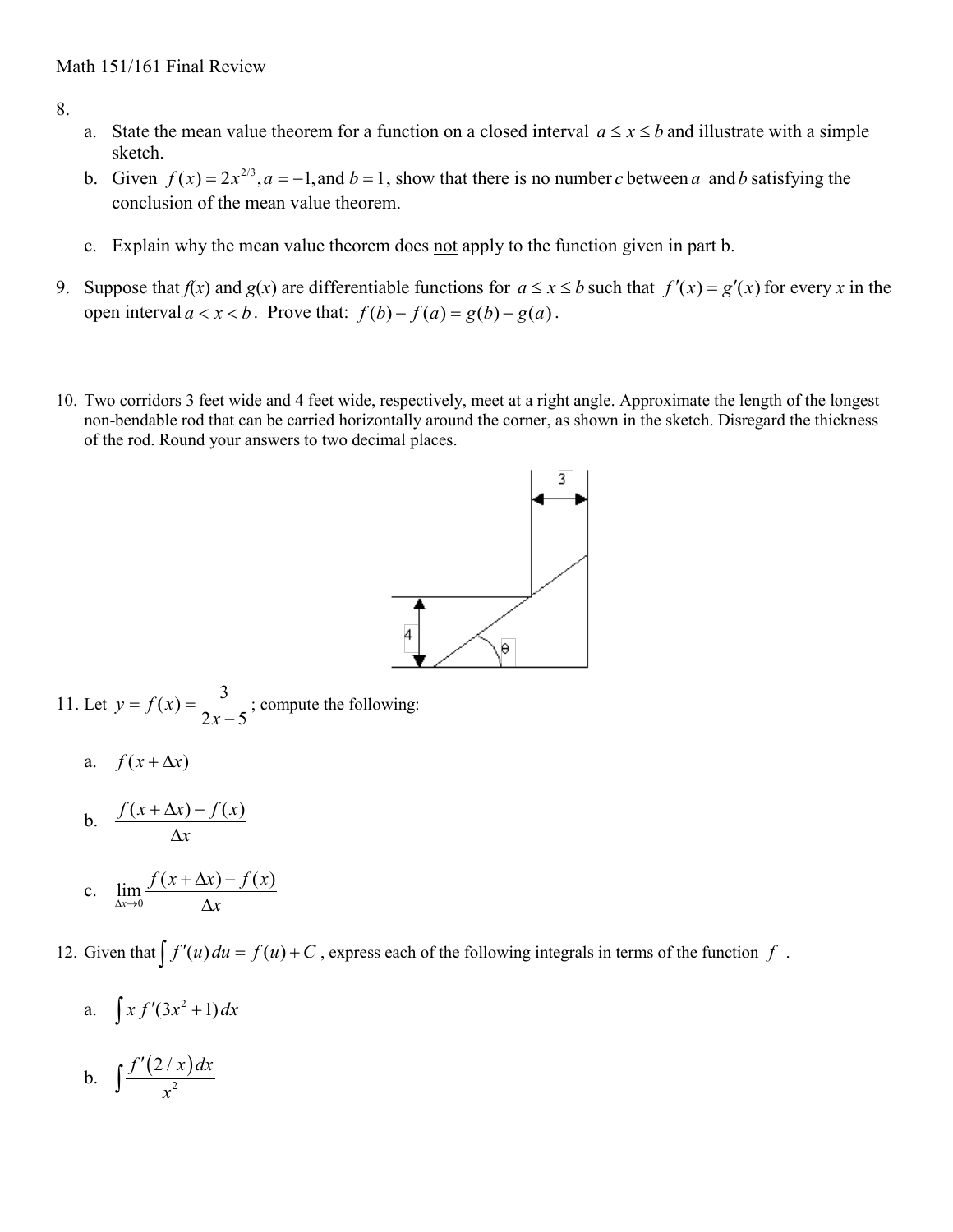c. 
$$
\int f'(\sec(3x)) \cdot \sec(3x) \cdot \tan(3x) dx
$$

- 13. A particle is traveling upward and to the right along the curve  $y = ln(1 cot(x))$ . Its *x* -coordinate is increasing at the rate  $\frac{dx}{dt} = \sin(x)$  m/sec. At what rate is the *y* -coordinate changing at the point  $\left(\frac{3\pi}{4}, \ln 2\right)$ ?
- 14. Suppose a shoreline has the shape of the parabola  $y = \frac{1}{5}x^2$  where *x* and *y* are measured in miles, and that a fog light located at (0,2) revolves at the rate of  $\frac{1}{2}$ 2 radian per second. How fast does the *x* -coordinate of the point of illumination on the shoreline change at the instant the point  $\left(1, \frac{1}{5}\right)$  is illuminated?
- 15. Sketch a graph of the curve  $y = g(x)$  from  $x = -5$  to  $x = 5$ . Points (2,1) and (4,0) are on the graph of the function; the function has origin symmetry. You are also given that  $x = \pm 3$  are asymptotes, that  $g''(x) < 0$  if  $x > 3$  and that:
	- $g'(x) > 0$  if  $|x| < 2$  $g'(x) = 0$  if  $x = \pm 2$  or  $\pm 4$  $g'(x) < 0$  if  $2 < |x| < 3$
- 16. A cylindrical tin boiler of given volume  $V_0$  has a copper bottom and is open at the top. If sheet copper is 5 times as expensive as sheet tin per unit area, find the most economical dimensions (height and radius) for constructing the boiler.
- 17. Suppose  $f$ ,  $g$  and  $h$  are differentiable at  $x = 3$  and that

$$
f(3) = 2, g(3) = 4, h(3) = 1, f'(3) = 6, g'(3) = 5, \text{and } h'(3) = \frac{1}{2}. \text{Find } \left[ \frac{dy}{dx} \right]_{x=3} \text{ if } y \text{ is as follows. Simplify your}
$$

answer.

a. 
$$
y = \frac{\sqrt{f^3(x) \cdot g^{\frac{1}{2}}(x)}}{h^5(x)}
$$
  
b.  $y = f(x)^{g(x)}$ 

18. Two moving particles have acceleration (at time *t* seconds) given by  $a_1 = 4t + 4$  and  $a_2 = \frac{2t}{2} + 5$ 3  $a_2 = \frac{2t}{2} + 5$ . Assuming that both particles start from rest at  $t = 0$ , do they ever again have the same velocity? If so, when?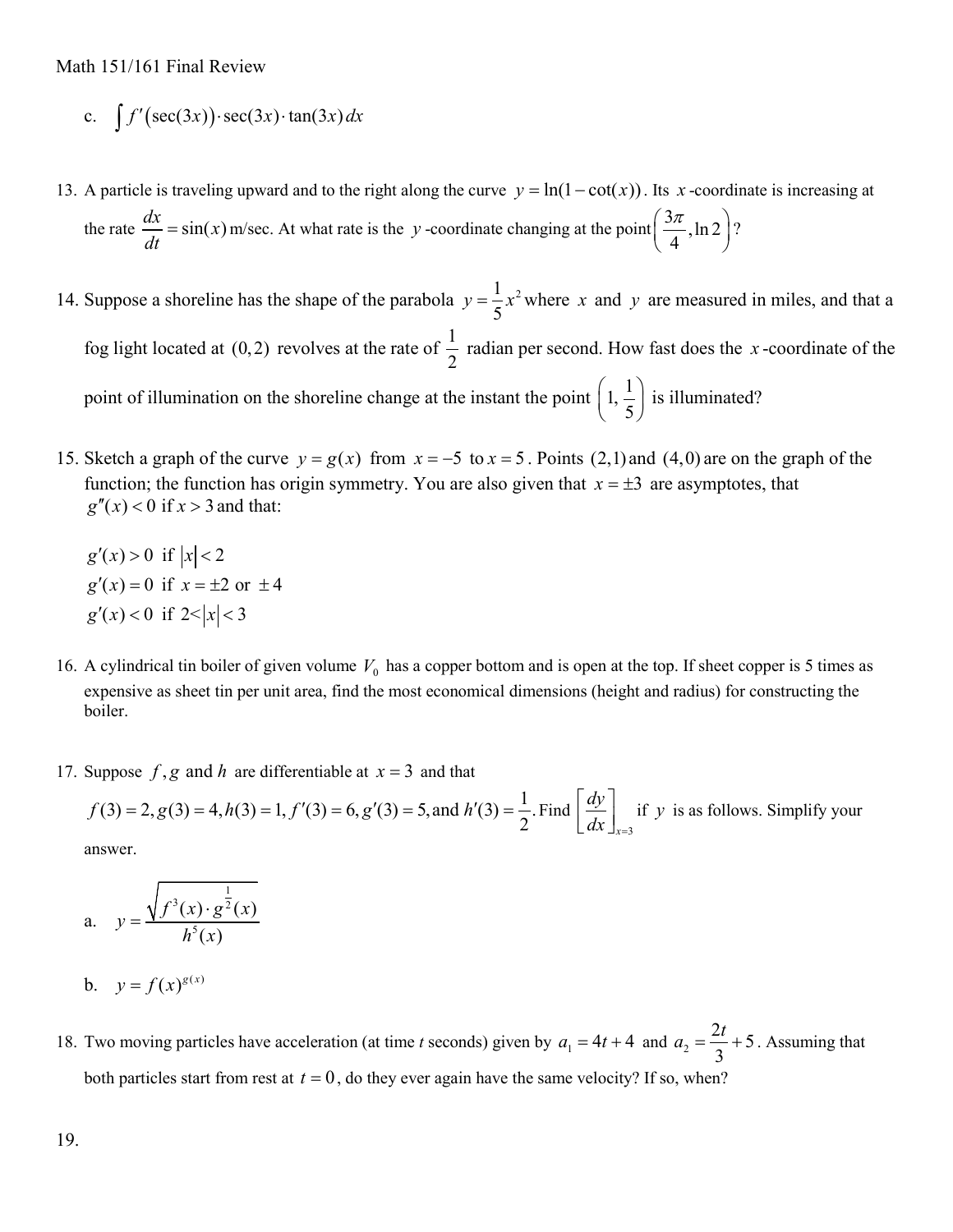- a. Define what it means for a function  $f(x)$  to be continuous at  $x = a$  (where a is a real number).
- b. Find the values of the constants *a* and *b* so that  $y = f(x)$  is continuous, and draw a sketch of its graph.

$$
f(x) = \begin{cases} 1 & \text{if } x \le 3\\ ax + b & \text{if } 3 < x < 5\\ 7 & \text{if } x \ge 5 \end{cases}
$$

- 20. Consider the function  $y = F(x)$  defined by  $F(x) = \int_0^x e^{-t^2} dt$ .
	- a. Evaluate the following:  $F(0)$ ,  $F'(0)$ ,  $F''(0)$ .
	- b. Find all maxima, minima, and inflection points of  $y = F(x)$ . Over what interval is the graph of  $y = F(x)$  concave downward?
	- c. Use your calculator to approximate the values  $F(1)$ ,  $F(2)$ , and  $F(3)$ .
		- $F(1) \approx$  $F(2) \approx$  $F(3) \approx$
	- d. Use parts a., b., and c. and any symmetry the function may possess to make a careful sketch of the curve  $y = F(x)$  on the interval:  $-3 \le x \le 3$ .



21. Solve for *y* in terms of *x*. if:  $2y - 6$  12  $\frac{d^2y}{dx^2} = 6 - \frac{12}{x^5} + \pi^2 \cos(\pi x)$  $\frac{d^2y}{dx^2} = 6 - \frac{12}{x^5} + \pi^2 \cos(\pi x)$  and  $\frac{dy}{dx} = 10$ ,  $y = 2$ , when  $x = 1$ .

22. If two resistors with resistances  $R_1$  and  $R_2$  are connected in parallel, as in the figure below, then the total resistance *R*, measured in ohms  $(\Omega)$ , is given by  $\mathbf{1}$   $\mathbf{1}$   $\mathbf{2}$  $1 \quad 1 \quad 1$ *RR R*  $=\frac{1}{R} + \frac{1}{R}$ .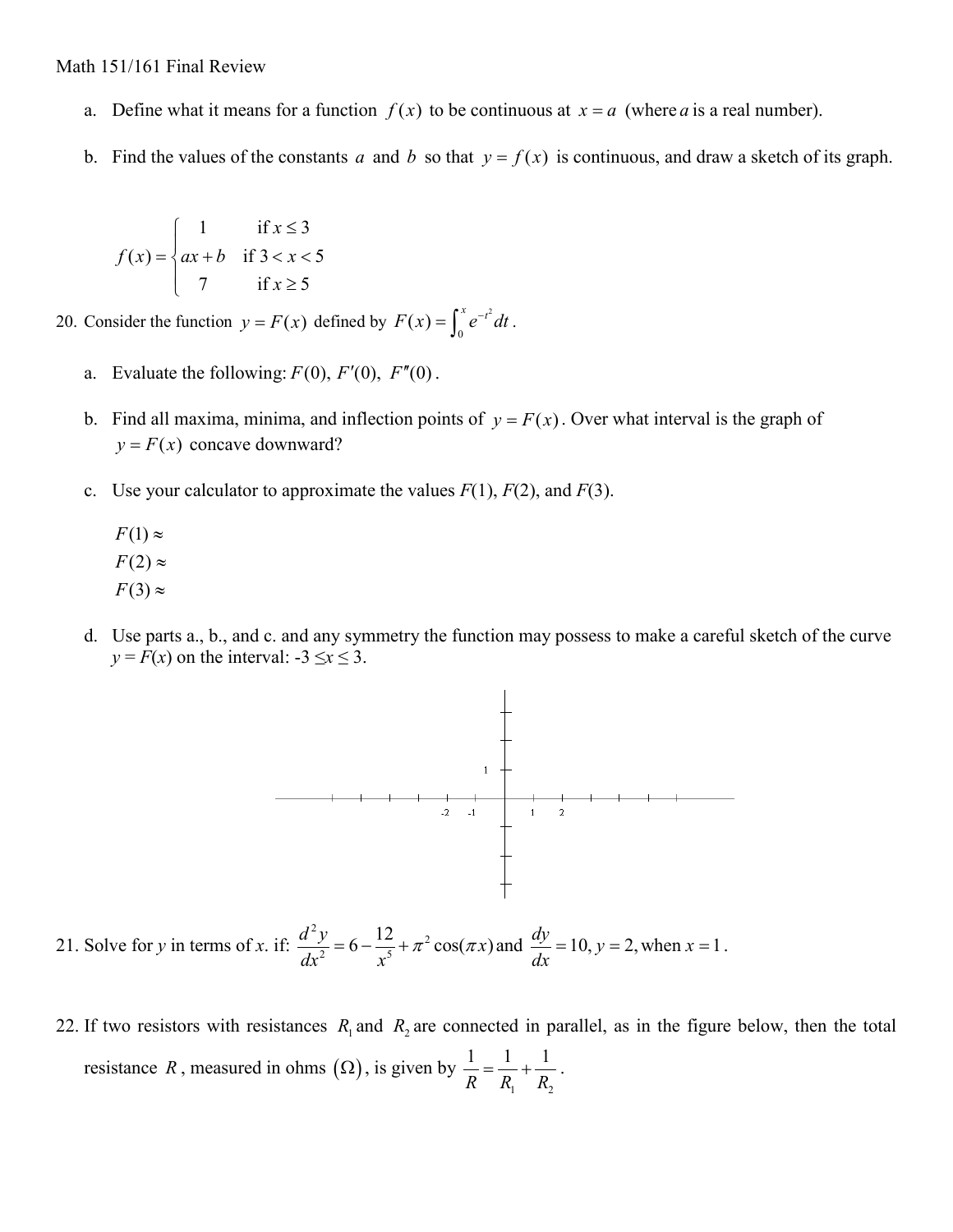

If  $R_1$  and  $R_2$  are increasing at rates of 0.3  $\frac{9}{5}$  and 0.2  $\frac{9}{5}$ , respectively, how fast is  $R$  changing when  $R_1 = 60 \Omega$  and  $R_2 = 80 \Omega$ ? (Round your answer to three decimal places.)

- 23. A television camera is positioned 4000 ft from the base of a rocket launching pad. The angle of elevation of the camera has to change at the correct rate in order to keep the rocket in sight. Also, the mechanism for focusing the camera has to take into account the increasing distance from the camera to the rising rocket. Let's assume the rocket rises vertically and its speed is 600 ft/s when it has risen 3000 ft. (Round your answers to three decimal places.)
	- a. How fast is the distance from the television camera to the rocket changing at that moment?
	- b. If the television camera is always kept aimed at the rocket, how fast is the camera's angle of elevation changing at that same moment?
- 24. Determine whether the statement is true or false. **Briefly justify your answers**.

| <b>Statements</b>                                                       | True | False |
|-------------------------------------------------------------------------|------|-------|
| a) If $\lim_{x \to 3} f(x) = 5$ , then $f(3) = 5$ .                     |      |       |
| b) If $f'(x)$ exists and is nonzero for all x, then $f(1) \neq f(0)$ .  |      |       |
| c) If $f(1) = 2$ and $f(3) = 5$ , then there exists a number c          |      |       |
| between 1 and 3 such that $f(c) = 4$ .                                  |      |       |
| d) If f is continuous at 5 and $f(5) = -1$ and $f(4) = 3$ , then        |      |       |
| $\lim_{x \to 2} f(4x^2 - 11) = -1$ .                                    |      |       |
| e) If f is differentiable at a, then f is continuous at a.              |      |       |
| If f is continuous at a, then f is differentiable at a.<br>$\mathbf{f}$ |      |       |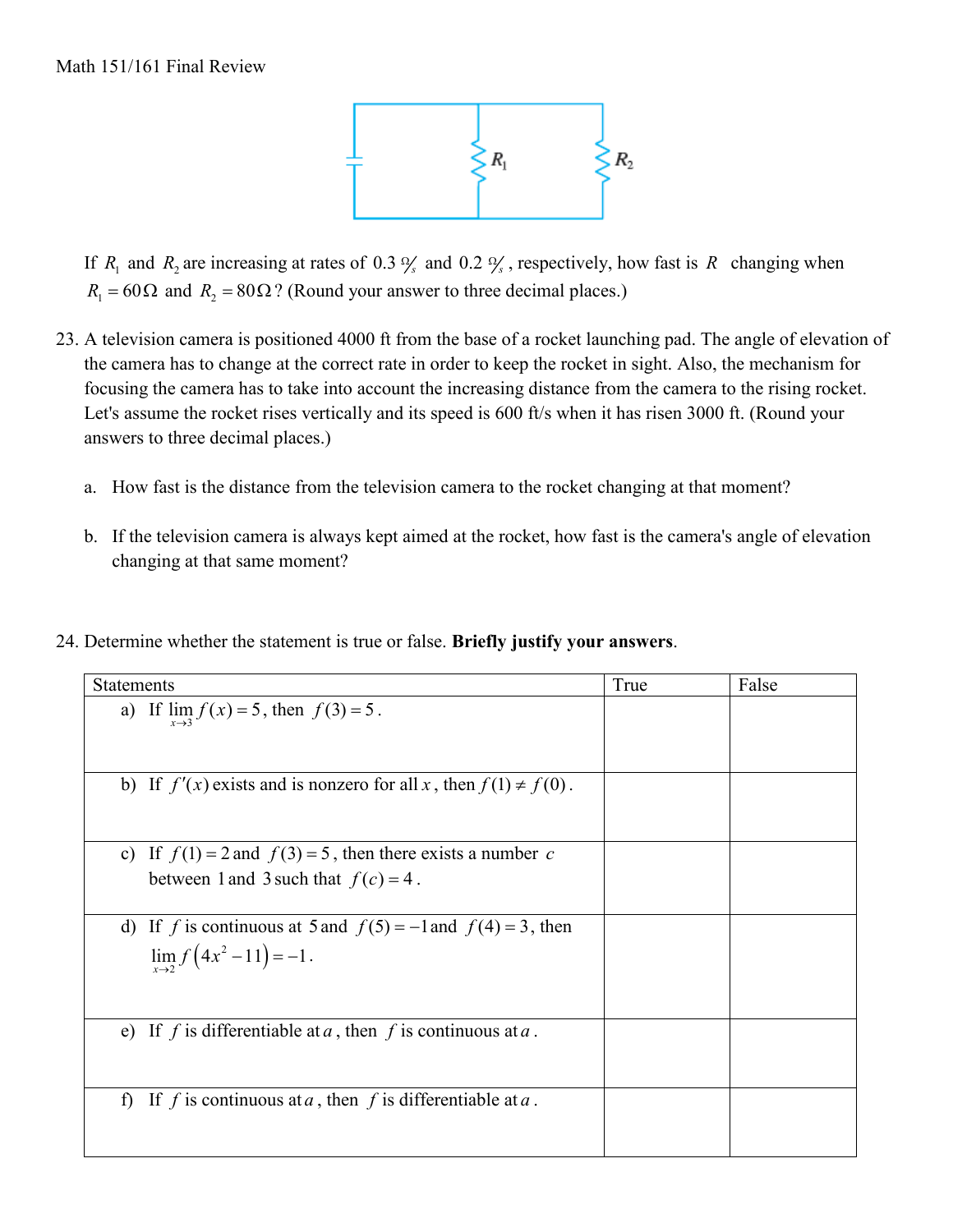| Statements                                                                    | True | False |
|-------------------------------------------------------------------------------|------|-------|
| If f is differentiable and $f(-2) = f(2)$ , then there is a<br>g)             |      |       |
| number c such that $ c  < 2$ and $f'(c) = 0$ .                                |      |       |
|                                                                               |      |       |
| h) There exists a function f such that $f(x) > 0$ , $f'(x) < 0$ ,             |      |       |
| and $f''(x) > 0$ for all x.                                                   |      |       |
|                                                                               |      |       |
|                                                                               |      |       |
| i) If $g(x) = x^5$ , then $\lim_{x \to 3} \frac{g(x) - g(3)}{x - 3} = 405$ .  |      |       |
|                                                                               |      |       |
|                                                                               |      |       |
| j) If $\int_{0}^{x} f(x) dx = \int_{0}^{x} g(x) dx$ , then $f(x) = g(x)$      |      |       |
|                                                                               |      |       |
|                                                                               |      |       |
|                                                                               |      |       |
| k) If $f'(x) = g'(x)$ , then: $f(x) = g(x)$ .                                 |      |       |
|                                                                               |      |       |
|                                                                               |      |       |
| 1) $\int_{0}^{1} 2x f(x) dx = \int_{0}^{\frac{\pi}{2}} f(\sin x) \sin(2x) dx$ |      |       |
|                                                                               |      |       |
|                                                                               |      |       |
|                                                                               |      |       |
| m) If $\int f(x)dx = \int g(x)dx$ , then $f(x) = g(x)$                        |      |       |
|                                                                               |      |       |
|                                                                               |      |       |

25. Evaluate the following integrals. Show the details of substitutions you make in reaching your answers.

a. 
$$
\int_{1}^{4} \frac{e^{\sqrt{x}}}{\sqrt{x}} dx
$$
  
b.  $\int_{-1}^{2} \frac{x}{\sqrt{x+2}} dx$   
c.  $\int_{-2}^{1} |2x + 1| dx$   
d.  $\int_{0}^{1} \frac{e^{x}}{e^{x} + 1} dx$   
e.  $\int_{e}^{e^{4}} \frac{1}{x \sqrt{\ln x}} dx$   
f.  $\int_{0}^{\frac{1}{2}} \frac{\sin^{-1} x}{\sqrt{1 - x^{2}}} dx$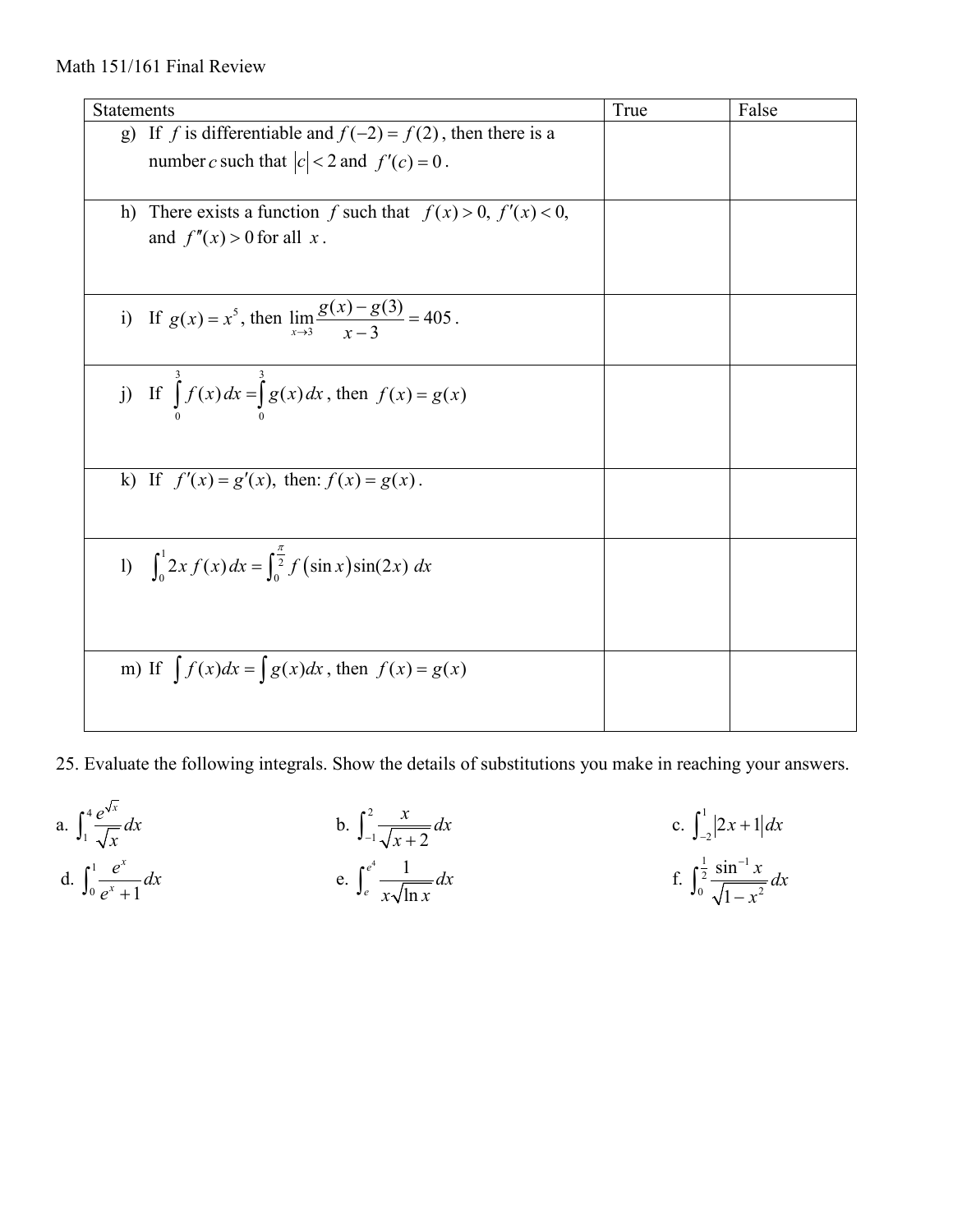## ANSWER KEY

1. 
$$
f\left(\frac{\pi}{8}\right) = -4
$$
  
2.

- a. (i) Any constant will do, for example:  $y = 1$ . (ii) Any functions that concave down will do, for example:  $y = -x^2$ .
- b. Impossible: we know that at any point where  $\frac{dy}{dx}$  is finite, the function must also be continuous.
- c. How about this function:

$$
f(x) = \begin{cases} -x, & \text{for } x < 0 \\ x, & \text{for } 0 \le x \le 1 \\ -x + 2, & \text{for } 1 \le x \le 2 \\ x - 2, & \text{for } 2 \le x \end{cases}
$$

3.

a. 9 b. 3 c. 2 5 d. 4 e.  $-\infty$ <br>f.  $-\infty$ f. −∞ g.  $\frac{\pi}{2}$ h.  $\frac{(\ln 3)^2}{2}$ 2 i. *ab e* j. 2 k. 6 π

2

4.

a. 
$$
\frac{dy}{dx} = \frac{-4x^3 - ye^{xy}}{xe^{xy} - 2y}
$$
  
\nb. 
$$
\frac{dy}{dx} = y \left[ \frac{\left(2 + \sqrt{x^2 - 5}\right)8x}{4x^2 - 7} + \frac{x \ln(4x^2 - 7)}{\sqrt{x^2 - 5}} \right]
$$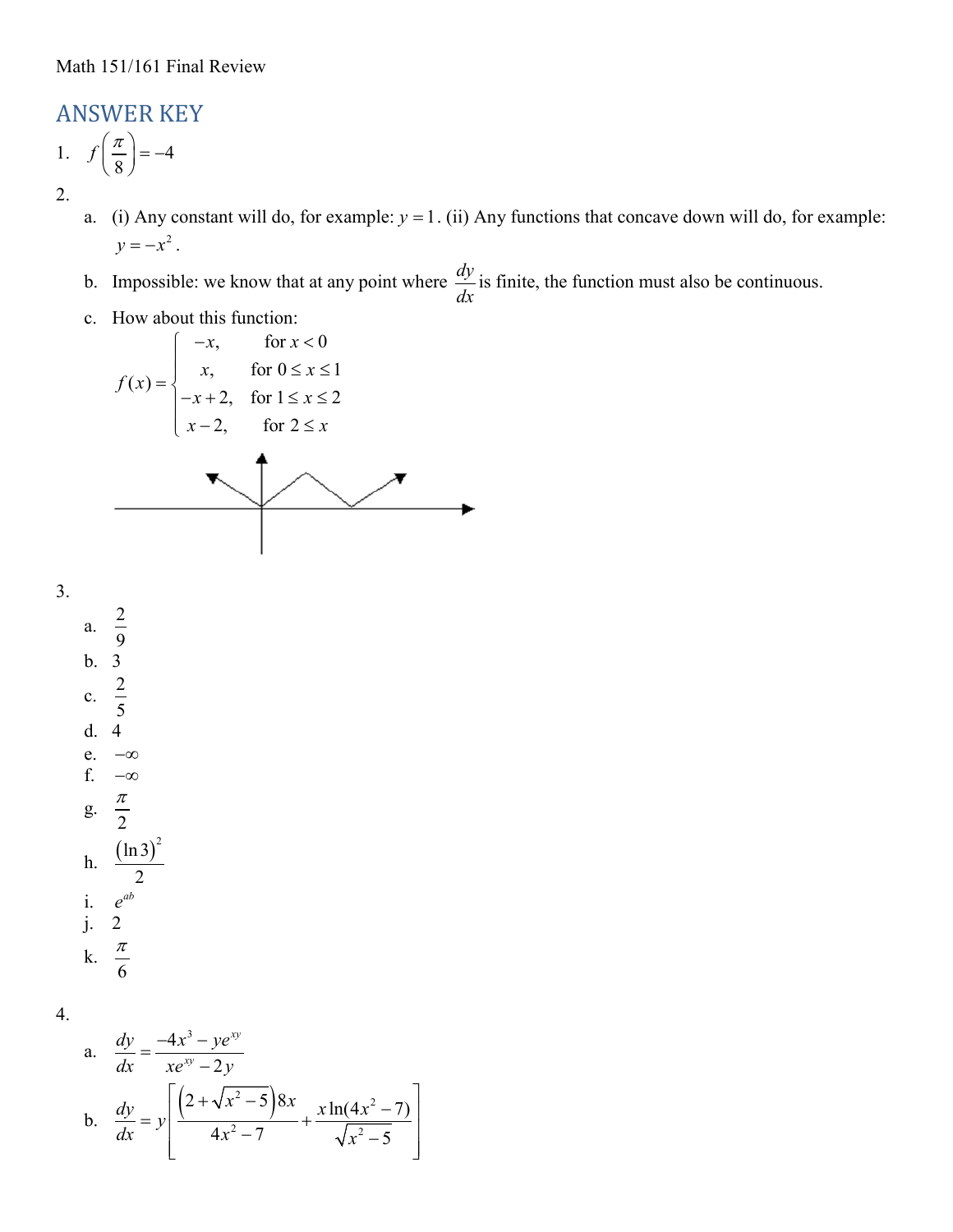c. 
$$
\frac{dy}{dx} = \sin^2(3x) \left[ -\sin(3x^3 + 5) \right] (9x^2) + \cos(3x^3 + 5) \left[ 2\sin(3x) \right] [\cos(3x)] (3)
$$
  
d.  $\frac{dy}{dx} = \frac{\cos(t)}{2t}$   
e.  $\frac{dy}{dx} = -\sqrt{1 + x^4} \cdot 2x + \sqrt{1 + x^6} \cdot 3x^2$ 

5. Let *x* be the distance from A to P.  $x \approx 5.6695$  mi

6. a. 
$$
y' = \frac{-y}{x + 2y}, y'' = \frac{2xy + 2y^2}{(x + 2y)^3}
$$
  
b.  $y' = -\frac{1}{4}, y'' = 3/32$ 

- 7.
- a. 21
- b. 0.6 c. 0.8
- d.  $-\frac{4}{16}$ −
- 15 e. 0.6
- 8.

a. Any function  $f(x)$  that is continuous on the closed interval  $a \le x \le b$  and is differentiable for  $a < x < b$ must have at least one *x* − value *c* between *a* and *b* where  $f'(c) = \frac{f(b) - f(a)}{b - a}$ . See the figure 1 and 2 on page 272 of the textbook.

- b. Since  $f'(c) = \frac{4}{3c^{1/3}}$  and  $\frac{f(b) f(a)}{b a} = 0$  It is impossible for  $\frac{4}{3c^{1/3}} = 0$ , therefore there is no such *c* value. c. Since  $f'(x) = \frac{4}{3x^{1/3}}$  is undefined at  $x = 0$ .
- 9. Proof:

By definition,  $f(x)$  is an antiderivative of  $f'(x)$  and  $g(x)$  is an antiderivative of  $g'(x)$ . From the information given:  $f'(x) = g'(x)$ , this implies  $g(x)$  is also an antiderivative of  $f'(x)$ . According to T**heorem 1** in Section 4.8 of the textbook, *two antiderivatives of the same function differ only by a constant*.

Thus:  $f(x) - g(x) = C$ , or  $f(x) = g(x) + C$ , where *C* is some constant.

Hence at 
$$
x = a
$$
 and  $x = b$ , we have: 
$$
\begin{cases} f(a) = g(a) + C \\ f(b) = g(b) + C \end{cases} \Rightarrow f(b) - f(a) = g(b) - g(a).
$$

10.  $L \approx 9.87$  feet;  $\theta \approx 47.74^{\circ}$  or 0.83 radians. 11.

a. 
$$
\frac{3}{2(x + \Delta x) - 5}
$$
  
\nb. 
$$
\frac{-6}{[2(x + \Delta x) - 5](2x - 5)}
$$
  
\nc. 
$$
-6(2x - 5)^{-2}
$$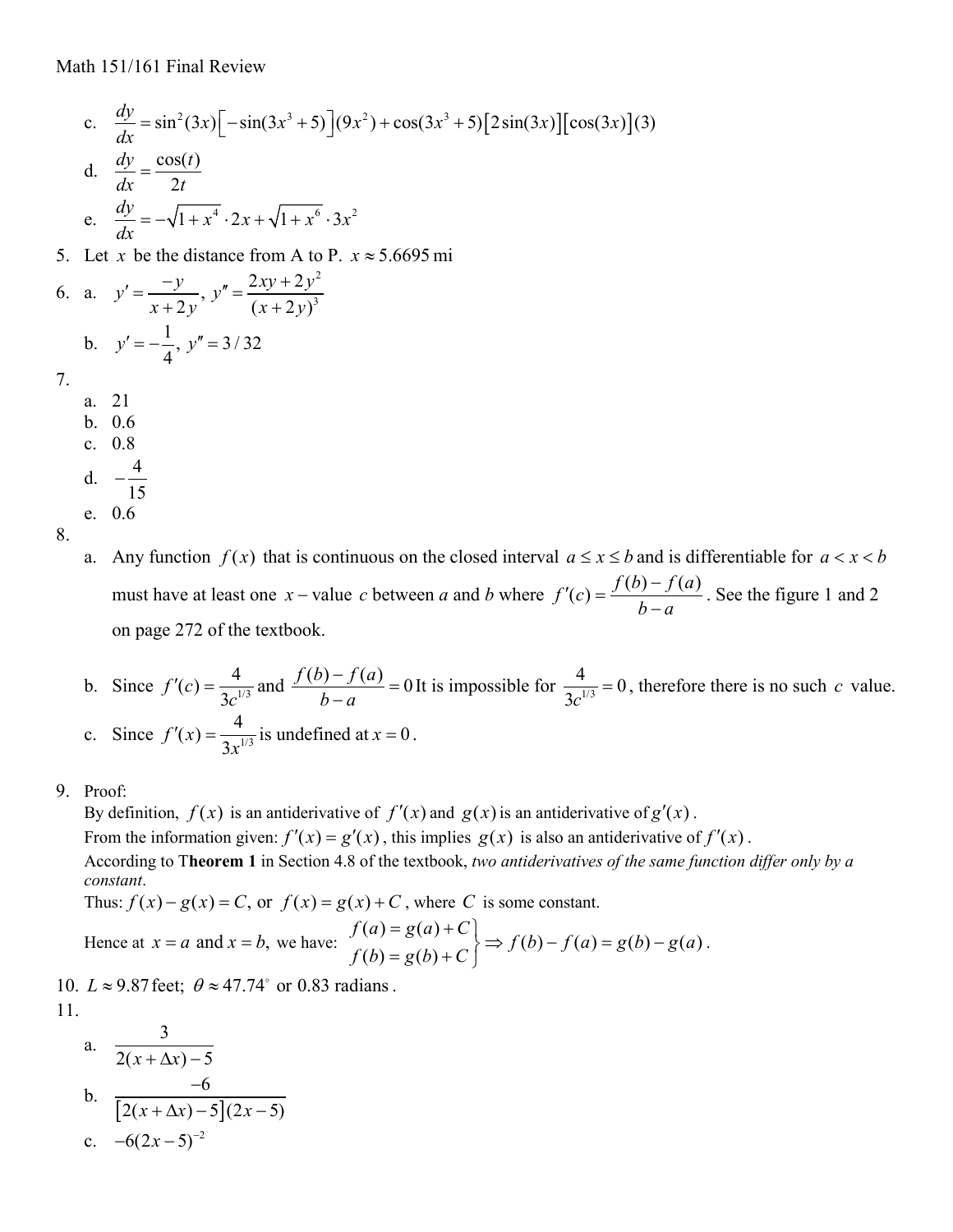12.  
\na. 
$$
\frac{1}{6}f(3x^2+1)+C
$$
  
\nb.  $-\frac{1}{2}f(2/x)+C$   
\nc.  $\frac{1}{3}f(\sec(3x))+C$ 

13. 
$$
\frac{\sqrt{2}}{2}
$$
 m/sec  
14. 0.963636 unit/sec



16. 
$$
r = \sqrt[3]{\frac{V_0}{5\pi}}
$$
; and  $h = \sqrt[3]{\frac{25V_0}{\pi}}$ 

17. a. 
$$
\frac{37}{4}
$$
, b.  $192 + 80 \ln(2)$  192 + 80 ln 2

18.  $t = \frac{3}{5}$  sec 5  $t =$ 

19. a.  $f(x)$  is continuous at a domain number *a* if  $\begin{cases} i.f(a) \text{ is finite} \\ ii \text{ is } f(x) \end{cases}$ ii.  $\lim_{x \to a} f(x) = f(a)$  $i.f(a$  $\lim_{x \to a} f(x) = f(a)$  $\int$ ii.  $\lim_{x\to a} f(x) =$ 



20. a.  $F(0) = 0, F'(0) = 1, F''(0) = 0$ .

b. There is no maximum, and no minimum.  $F(x)$  is concave downward for all  $x > 0$ .

c.  $F(1) \approx 0.75, F(2) \approx 0.88, F(3) \approx 0.89$ .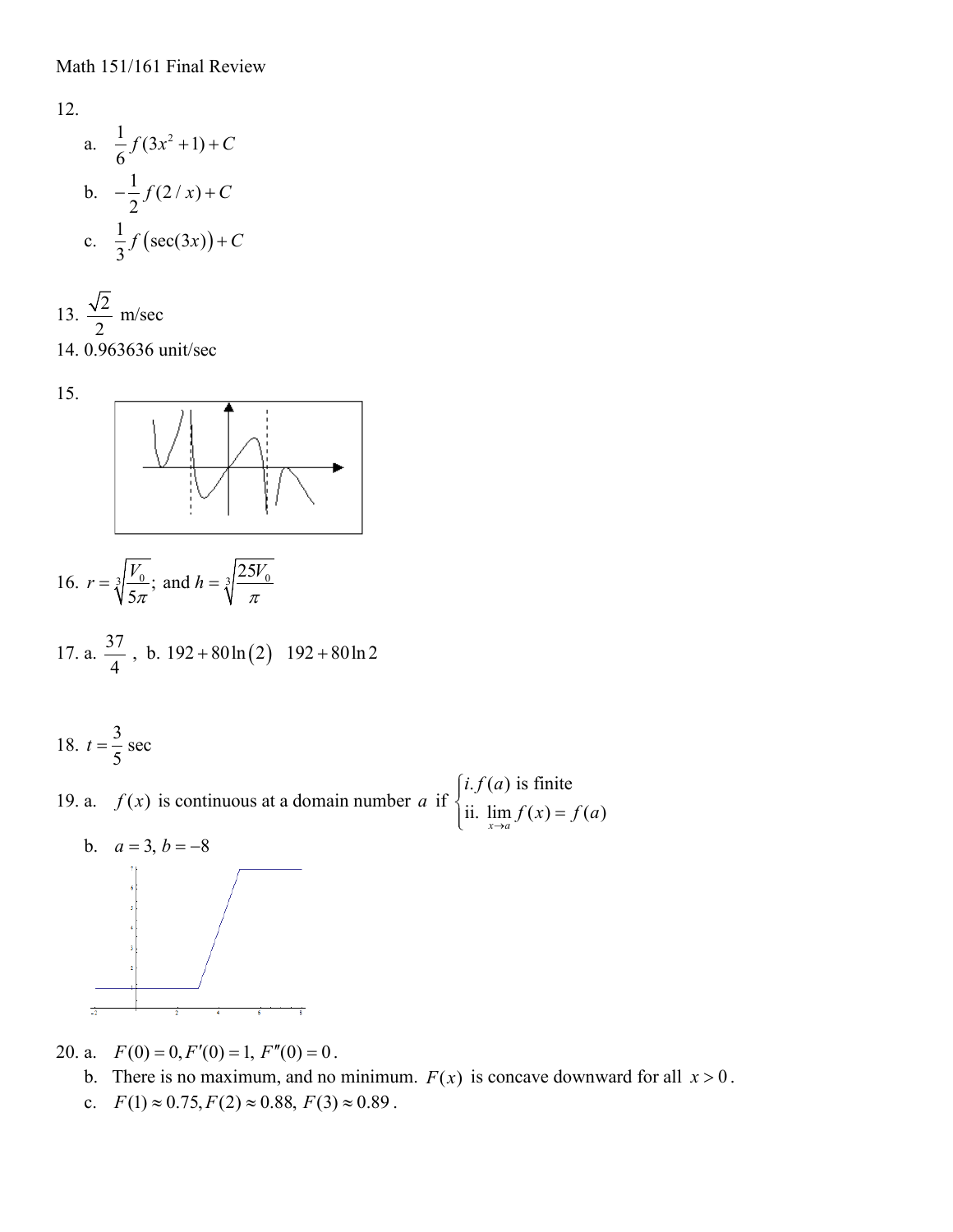

- 21.  $y = 3x^2 \frac{1}{x^3}$  $y = 3x^2 - \frac{1}{x^3} - \cos(\pi x) + x - 2$ *x*  $= 3x^2 - \frac{1}{3} - \cos(\pi x) + x - 2$ .
- 22.  $0.135 \Omega/s$ .
- 23. a.  $360 \frac{ft}{s}$  b.  $0.096$  *Rad*<sub>s</sub>
- 24. Justification for True/False:

| Statements                                                               | True                     | False              |
|--------------------------------------------------------------------------|--------------------------|--------------------|
| a) If $\lim_{x \to 3} f(x) = 5$ , then $f(3) = 5$ .                      |                          | False.             |
|                                                                          |                          | $f(x)$ may not be  |
|                                                                          |                          | continuous at 3.   |
| b) If $f'(x)$ exists and is nonzero for all x, then                      | True                     |                    |
| $f(1) \neq f(0)$ .                                                       | By the Mean Value        |                    |
|                                                                          | Theorem.                 |                    |
|                                                                          |                          |                    |
| c) If $f(1) = 2$ and $f(3) = 5$ , then there exists a number             |                          | False              |
|                                                                          |                          | $f$ may not be     |
| c between 1 and 3 such that $f(c) = 4$ .                                 |                          |                    |
|                                                                          |                          | continuous in the  |
|                                                                          |                          | interval $[1,3]$ . |
| d) If f is continuous at 5 and $f(5) = -1$ and $f(4) = 3$ ,              | True                     |                    |
| then $\lim_{x \to 2} f(4x^2 - 11) = -1$ .                                | By the rule of the limit |                    |
|                                                                          | of a composite           |                    |
|                                                                          | function.                |                    |
|                                                                          |                          |                    |
| e) If f is differentiable at a, then f is continuous at a.               | True                     |                    |
|                                                                          | Differentiable at a      |                    |
|                                                                          | implies continuous at    |                    |
|                                                                          | $a$ .                    |                    |
| If is continuous at $a$ , then is differentiable at $a$ .<br>$\mathbf f$ |                          | False $f$          |
|                                                                          |                          | may have a sharp   |
|                                                                          |                          | turn at $a$ .      |
|                                                                          |                          |                    |
|                                                                          |                          |                    |
|                                                                          |                          |                    |
| g) If f is differentiable and $f(-2) = f(2)$ , then there                | True                     |                    |
| is a number c such that $ c  < 2$ and $f'(c) = 0$ .                      | By the Mean Value        |                    |
|                                                                          | Theorem.                 |                    |
|                                                                          |                          |                    |